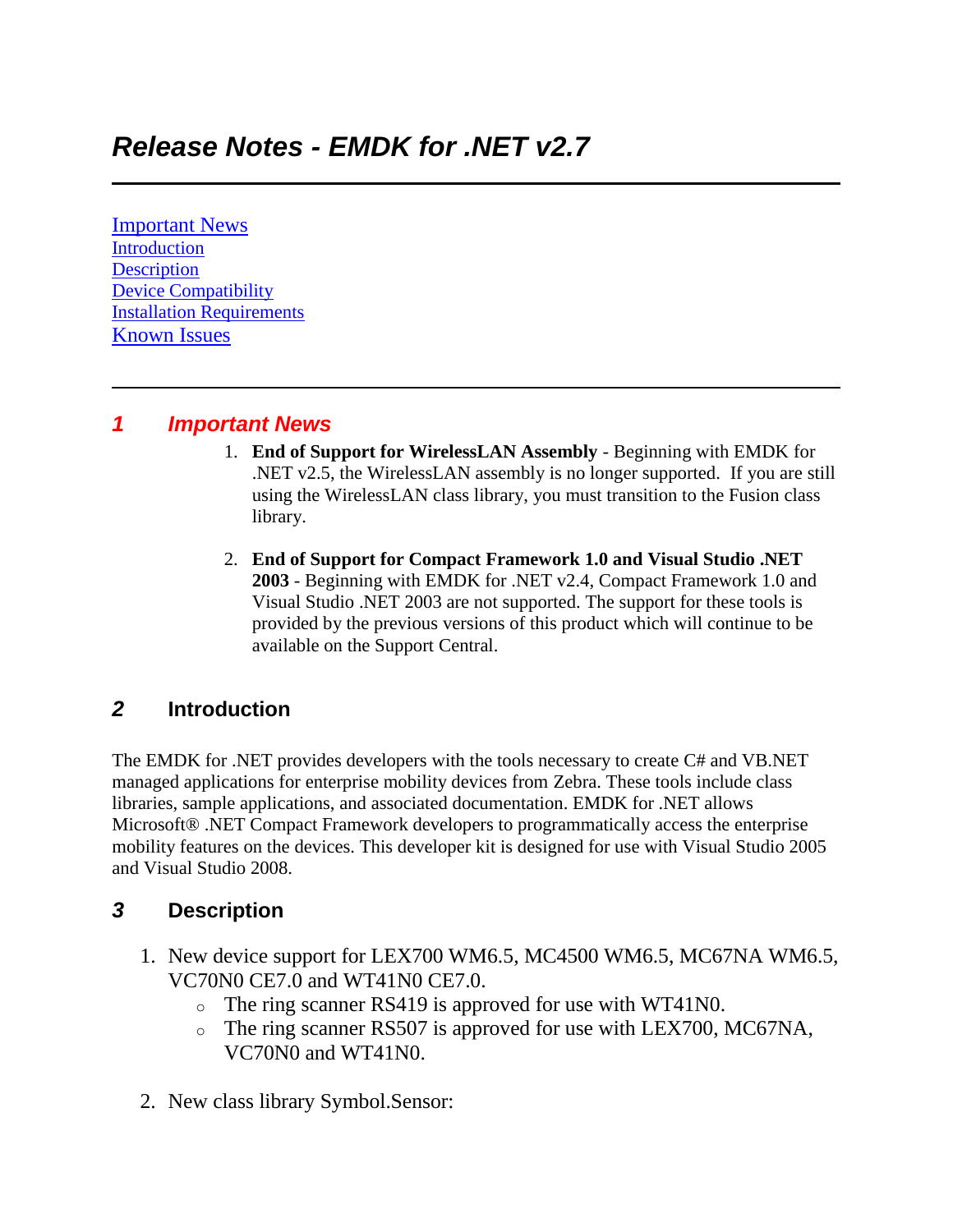- o Provides access to the sensors to sense and react to environmental changes, motion/orientation and user input. Some of the sensors are accelerometer, orientation, tilt angle, motion and temperature.
- o New SensorSample1 applications for illustrating the usage of the Sensor APIs.
- o Refer to the Sensor Programmer's Guide provided in the help documentation for more information on the Sensors.
- o The new Sensor class library is supported on LEX700, MC67NA, VC70N0 and WT41N0. MC4500 does not support accessing the sensors programmatically.
- 3. The Document Capture (DocCap) feature is now approved for use with MC65 WM6.5 and MC67NA WM6.5.
	- o MC65 requires manually installing the DocCap drivers. To download these drivers, go to <http://support.symbol.com/> and search for "Document Capture v1.0 for MC65 ". These drivers are configured for MC65 only and should not be used on any other device.
	- o MC67NA is shipped with the DocCap drivers.
	- $\circ$  The DocCap is currently supported on MC65 WM6.5, MC67NA WM6.5, MC3100 CE6.0, MC9100 CE6.0, MC3100 WM6.5, MC55A WM6.5, MC75A WM6.5, MC9100 WM6.5 and MC9500 WM6.5.
- 4. Updated Symbol.Fusion class library with the support for Fusion X\_2.00. Fusion X\_2.00 supports Data/Voice Performance setting and RF Band & Channel settings.
- 5. Updated Symbol.ResourceCoordination class library with the new features BatteryPartNumberEx, BatteryType & StateOfHealthEx in the SmartBatteryStatus class. These new features may not be available on all devices.
- 6. Fixed the following issues:
	- o Fixed the issue with the Symbol.WPAN.Bluetooth object that throws the "Failure in setting RadioMode" exception after a clean or cold boot.
	- o Fixed the issue of Symbol.Fusion which causes a memory drop when multiple WLAN instances are created repeatedly.
	- o Fixed the issue with returning VBUSERR\_DUPLICATE\_PARAM\_SPECIFIED when using the EnabledParameters.Add() method in Symbol.Telemetry. In the previous versions of EMDKs, VBUSERR\_DUPLICATE\_PARAM\_SPECIFIED would be returned if the requested ParamId, MID, SourceAddress field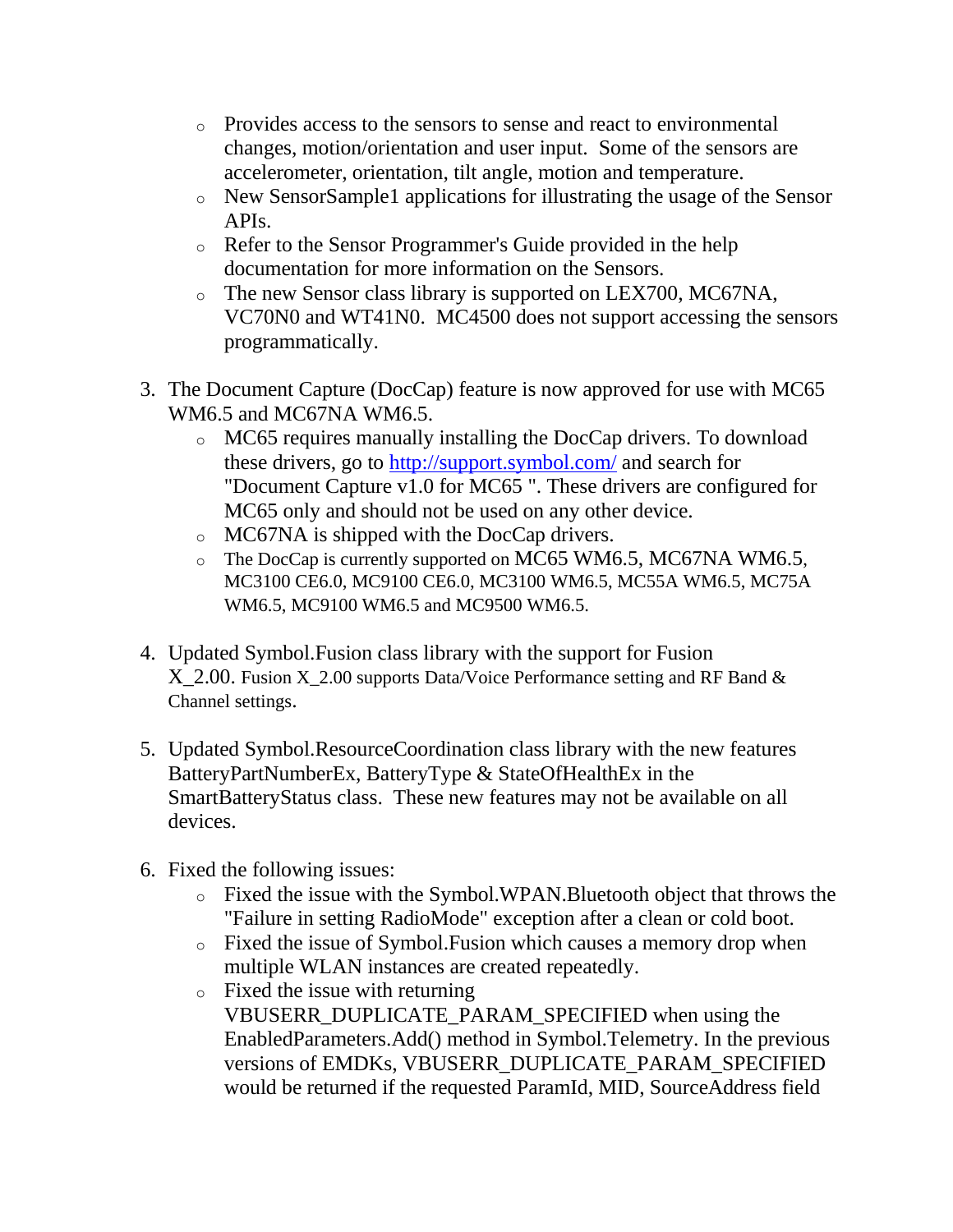values are already used with an existing enabled parameter, even though the SourceAddress2 values are different. Now VBUSERR\_DUPLICATE\_PARAM\_SPECIFIED would be returned only if all the four (ParamId, MID, SourceAddress and SourceAddress2) values are duplicated.

Update 1 provides support for the followings:

- 1. New device support for MK3100 CE7.0.
- 2. Updated Symbol.Fusion class library to include support for Fast Roaming and Data/Voice Performance settings on MC2100 with Fusion X\_2.01.
- 3. Fixed the issue of "NullReferenceException" observed when using the Symbol.Fusion class library on LEX700. The updated Symbol.All.Arm.Cab distributed with this update must be used.
- 4. Enhanced the Symbol.Sensor class library to include support for a third temperature sensor when using the DEVICE\_IDENTIFIER enum field.

Update 2 provides support for the followings:

- 1. Updated Symbol.Barcode2 class library to include the support for Document Capture v2.0 (DocCap 2.0):
	- o This supports new trigger mode, TIFF file format, edge detection types, DocCap status notifications and DocCap version retrieval.
	- o Updated DocCapSample1 applications for illustrating the use of the DocCap 2.0 features.
	- o Added support for the following devices:
		- 1. MC67NA. This requires manually installing the DocCap 2.0 drivers. To download these drivers, go to <http://support.symbol.com/> and search for "Document Capture v2.0 for MC67".
		- 2. MC65. This requires manually installing the DocCap 2.0 drivers. To download these drivers, go to <http://support.symbol.com/> and search for "Document Capture v2.0 for MC65". (Added in June 2013) \*
- 2. Rollup of previously released v2.7 Update 1.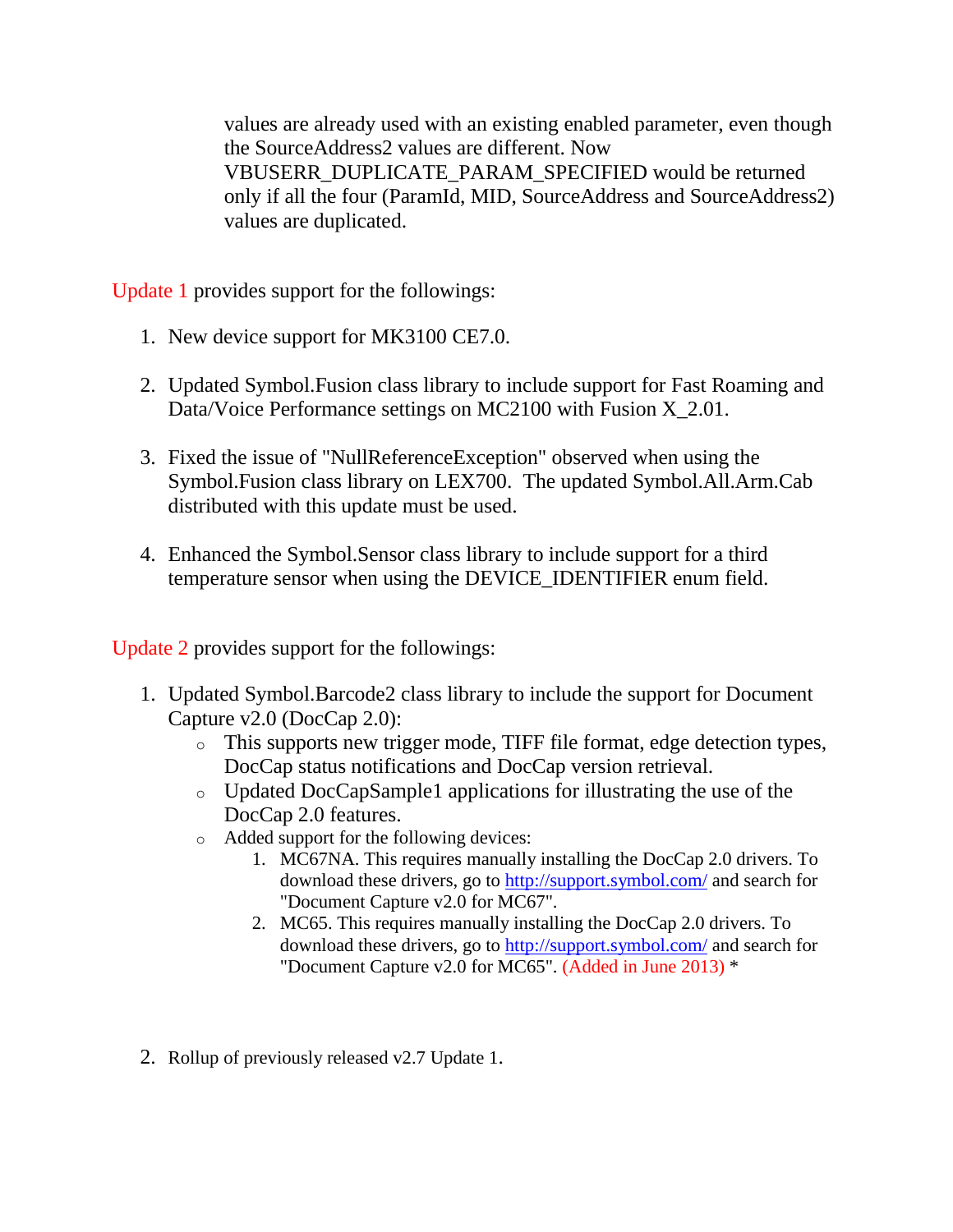\* New device approval has been received for this package. The approval did not require any software changes. If you have already installed the package, there is no need to download and install it again.

# *4* **Device Compatibility**

This software release has been approved for use with the following devices.

| Device         | Win CE<br>5.0 | Win CE<br>6.0 | Win CE<br>7.0 | Win<br>Mobile<br>5.0 | Win<br>Mobile<br>6.0/6.1 | Win<br>Mobile 6.5 | Custom<br>Linux |
|----------------|---------------|---------------|---------------|----------------------|--------------------------|-------------------|-----------------|
| <b>ES400</b>   |               |               |               |                      |                          | $\ast$            |                 |
| <b>FX7400</b>  | $\ast$        |               |               |                      |                          |                   |                 |
| <b>FX9500</b>  |               |               |               |                      |                          |                   | $\ast$          |
| <b>LEX700</b>  |               |               |               |                      |                          | $\ast$            |                 |
| <b>MC1000</b>  | $\ast$        |               |               |                      |                          |                   |                 |
| MC17           | $\ast$        |               |               |                      |                          |                   |                 |
| MC2100         |               | $\ast$        |               |                      |                          |                   |                 |
| <b>MC3000</b>  | $\ast$        |               |               |                      | $\ast$                   |                   |                 |
| <b>MC3190Z</b> |               |               |               |                      |                          | $\ast$            |                 |
| MC3100         |               | $\ast$        |               |                      | $\ast$                   | $\ast$            |                 |
| <b>MC4500</b>  |               |               |               |                      |                          | $\ast$            |                 |
| MC55           |               |               |               |                      | $\ast$                   | $\ast$            |                 |
| MC55A          |               |               |               |                      |                          | $\ast$            |                 |
| MC55N0         |               |               |               |                      |                          | $\ast$            |                 |
| <b>MC65</b>    |               |               |               |                      |                          | $\ast$            |                 |
| MC67NA         |               |               |               |                      |                          | $\ast$            |                 |
| <b>MC70</b>    |               |               |               | $\ast$               | $\ast$                   |                   |                 |
| <b>MC75</b>    |               |               |               |                      | $\ast$                   | $\ast$            |                 |
| MC75A          |               |               |               |                      |                          | $\ast$            |                 |
| <b>MC9000</b>  | $\ast$        |               |               | $\ast$               |                          |                   |                 |
| <b>MC9090</b>  | $\ast$        |               |               | $\ast$               | $\ast$                   |                   |                 |
| MC9090-Z       |               |               |               |                      | $\ast$                   |                   |                 |
| MC9100         |               | $\ast$        |               |                      |                          | $\ast$            |                 |
| <b>MC9500</b>  |               |               |               |                      | $\ast$                   | $\ast$            |                 |
| <b>MK500</b>   | $\ast$        |               |               |                      |                          |                   |                 |
| <b>MK3000</b>  | $\ast$        |               |               |                      |                          |                   |                 |
| <b>MK3100</b>  |               |               | $\ast$        |                      |                          |                   |                 |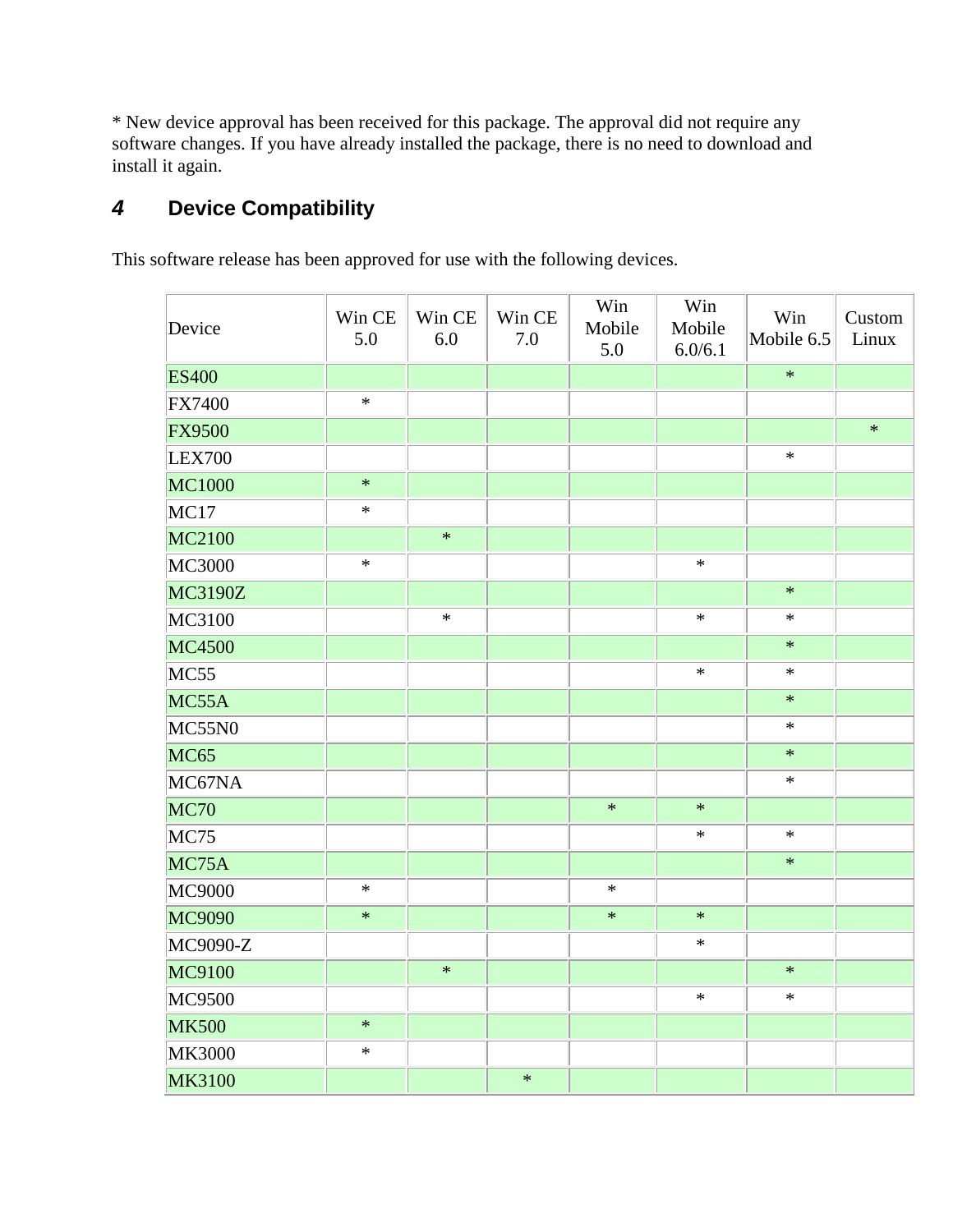| <b>MK4000</b> | $\ast$ |        |        |        |  |
|---------------|--------|--------|--------|--------|--|
| <b>MT2000</b> | $\ast$ |        |        |        |  |
| <b>RD5000</b> | $\ast$ |        |        |        |  |
| VC5090        | $\ast$ |        |        |        |  |
| VC6090        |        |        | $\ast$ | $\ast$ |  |
| VC70N0        |        | $\ast$ |        |        |  |
| WT4000        | $\ast$ |        |        |        |  |
| WT41N0        |        | $\ast$ |        |        |  |
| XR400 Series  | $\ast$ |        |        |        |  |

\* Supported device

NOTE: Support for the older devices is provided by previous versions of this product.

# *5* **Installation Requirements**

#### **Development PC**

Install Requirements for Visual Studio 2005:

- Microsoft® Windows XP (32-bit) or Microsoft® Windows Vista (32bit) or Microsoft® Windows 7 (32-bit and 64-bit)
- Microsoft® Visual Studio 2005 \*
- Microsoft ActiveSync 4.2 or higher (only for Windows XP, Vista has its own Mobile Device Center)
- Microsoft® Windows Mobile Device Center 6.1 or higher. (only for Windows 7)
- One of more of the following SDKs for the Windows Mobile [development:](http://www.microsoft.com/downloads/details.aspx?FamilyID=83A52AF2-F524-4EC5-9155-717CBE5D25ED&displaylang=en)
	- o [Microsoft® Windows Mobile 5.0 SDK for PocketPC](http://www.microsoft.com/downloads/details.aspx?FamilyID=83A52AF2-F524-4EC5-9155-717CBE5D25ED&displaylang=en)
	- o [Microsoft® Windows Mobile 6.0 Professional SDK for Pocket PC](http://www.microsoft.com/downloads/details.aspx?familyid=06111A3A-A651-4745-88EF-3D48091A390B&displaylang=en)
	- o [Microsoft® Windows Mobile 6.5 Professional Developer Tool](http://www.microsoft.com/downloads/details.aspx?FamilyID=20686a1d-97a8-4f80-bc6a-ae010e085a6e&displaylang=en)  [Kit](http://www.microsoft.com/downloads/details.aspx?FamilyID=20686a1d-97a8-4f80-bc6a-ae010e085a6e&displaylang=en)

\* EMDK for .NET requires at least Visual Studio 2005 Service Pack 1 installed on the development PC.

Install Requirements for Visual Studio 2008: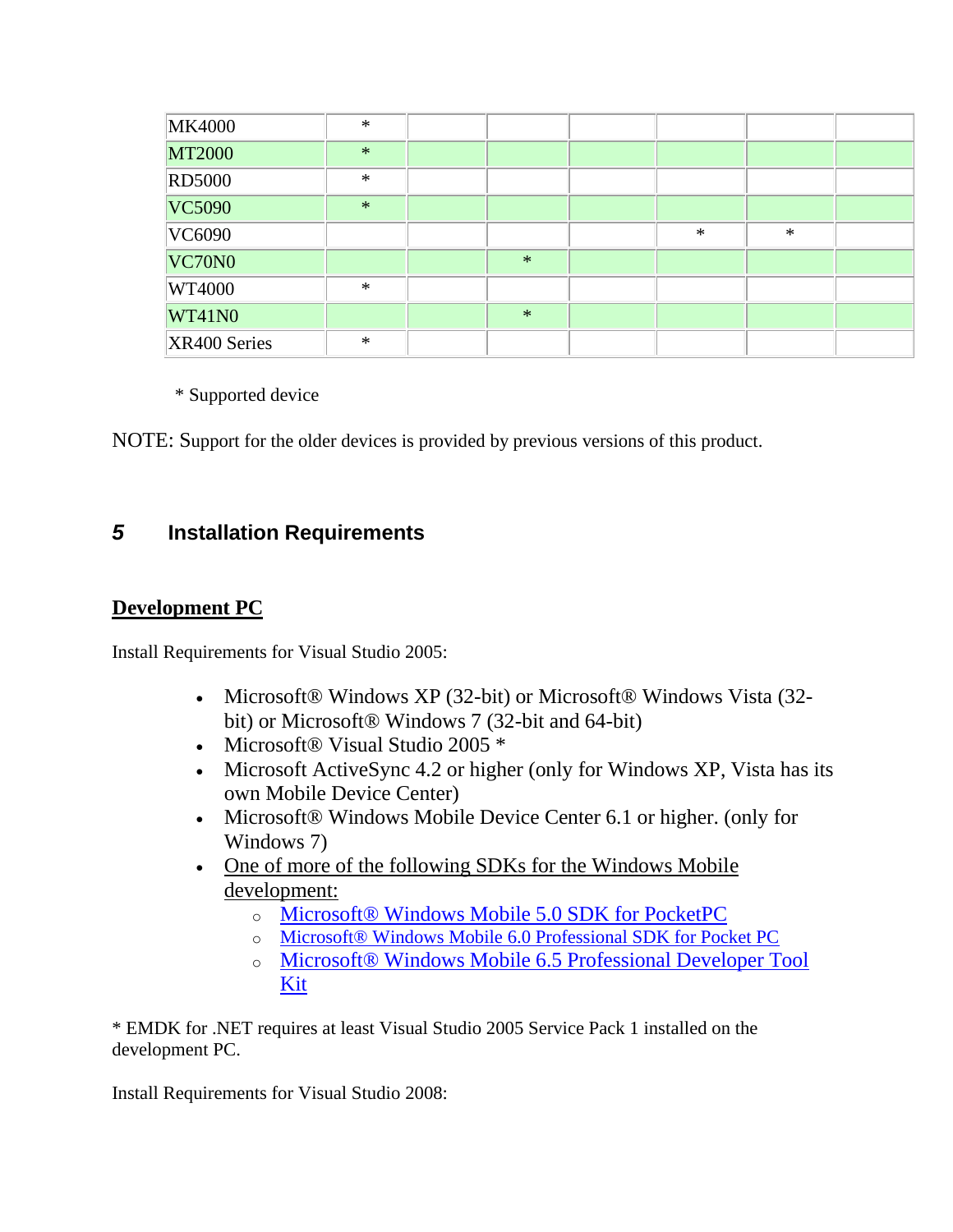- Microsoft® Windows XP (32-bit) or Microsoft® Windows Vista (32bit) or Microsoft® Windows 7 (32-bit and 64-bit)
- Microsoft® Visual Studio 2008 \*
- Microsoft ActiveSync 4.5 or higher (only for Windows XP, Vista has its own Mobile Device Center)
- Microsoft® Windows Mobile Device Center 6.1 or higher. (only for Windows 7)
- One of more of the following SDKs for the Windows Mobile [development:](http://www.microsoft.com/downloads/details.aspx?FamilyID=83A52AF2-F524-4EC5-9155-717CBE5D25ED&displaylang=en)
	- o [Microsoft® Windows Mobile 6.0 Professional SDK for Pocket PC](http://www.microsoft.com/downloads/details.aspx?familyid=06111A3A-A651-4745-88EF-3D48091A390B&displaylang=en)
	- o [Microsoft® Windows Mobile 6.5 Professional Developer Tool](http://www.microsoft.com/downloads/details.aspx?FamilyID=20686a1d-97a8-4f80-bc6a-ae010e085a6e&displaylang=en)  [Kit](http://www.microsoft.com/downloads/details.aspx?FamilyID=20686a1d-97a8-4f80-bc6a-ae010e085a6e&displaylang=en)

 If developing applications for Windows Embedded Compact 7.0 (CE 7.0) is a requirement, then install the followings:

- Microsoft® Visual Studio 2008 with Service Pack1
- Install the [update that adds support for Windows Embedded Compact 7.0](http://support.microsoft.com/kb/2483802)
- Install the [update that extends support for Windows Embedded Compact 7.0.](http://support.microsoft.com/kb/2468183) This fix is required only if you are targeting ATL or MFC.

\* The edition of Visual Studio installed must support mobile device development. Express editions of Visual Studio do not support mobile device development. Visual Studio 2008 Standard Edition does not support mobile device development.

## **Device Runtimes**

To run device applications that utilize EMDK for .NET libraries, the following device runtimes must be installed:

> Microsoft .NET Compact Framework. The following table specifies the combinations of Visual Studio and .NET Compact Frameworks supported by EMDK:

|                    | CF 2.0 SP2 | CF3.5     |
|--------------------|------------|-----------|
| Visual Studio 2005 | Supported  |           |
| Visual Studio 2008 | Supported  | Supported |

EMDK for .NET runtime environment (symbol.all.arm.cab).

## **Host Runtimes**